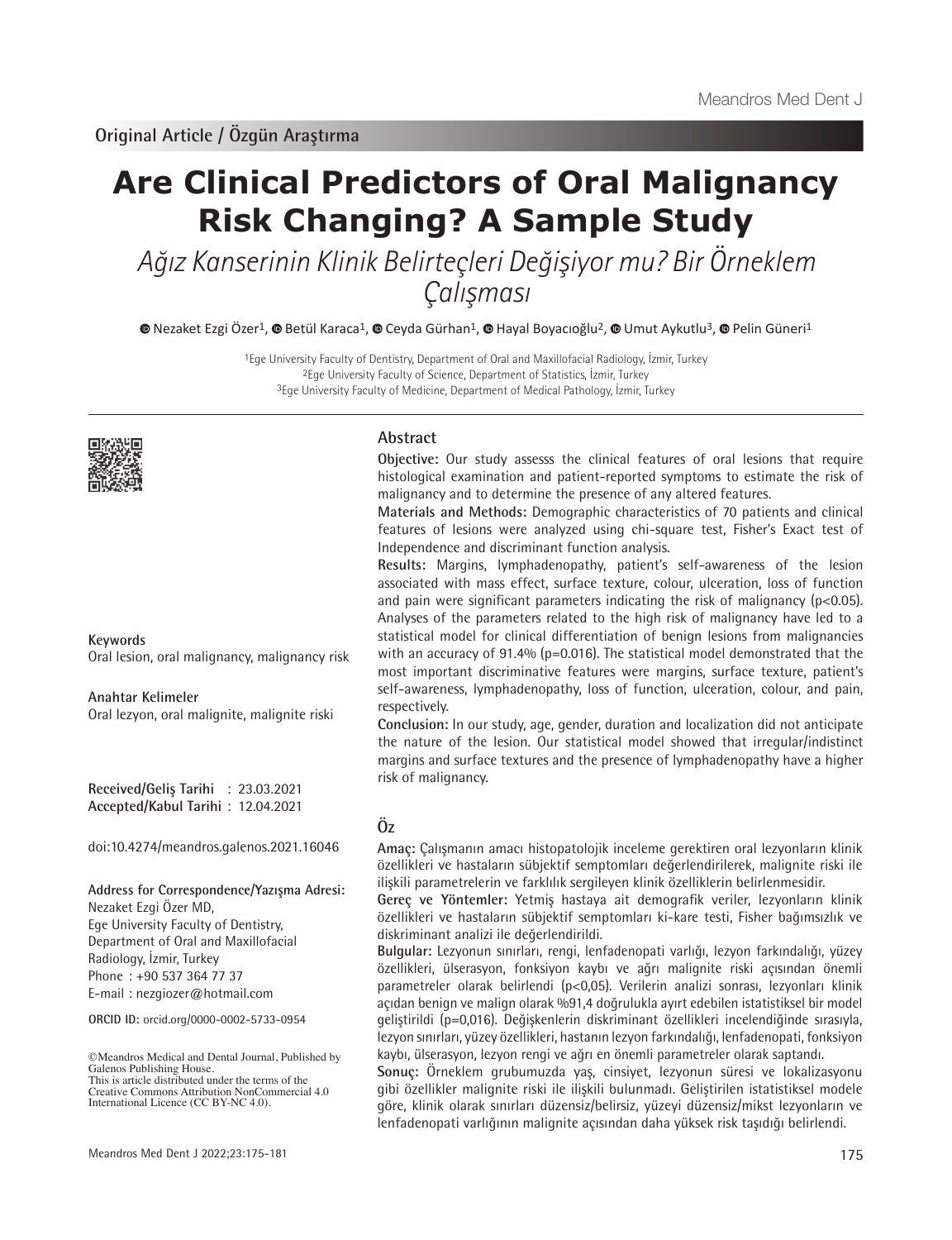#### **Introduction**

A detailed oral examination which includes a thorough head and neck evaluation, visual inspection and palpation is considered as the primary step to detect any oral mucosal change (1-3). Clinical features of oral lesions and practitioner's impressions are of vital importance in detection of any oral mucosal lesion, especially for oral potentially malignant disorders (OPMD) and oral squamous cell carcinoma (OSCC). Clinically, these lesions may present with changes in surface, color and contour, loss of surface integrity, altered mobility of affected oral structures, delayed healing after dental extraction, or as exophytic and verrucous growths and persisting ulceration (4,5).

OPMD and initial OSCC lesions may be asymptomatic or minimally symptomatic and patients may not report bleeding, mobility of teeth, neck mass, difficulty in oral functions etc., which are usually observed in advanced stages (5). Thus, presence of symptoms, that could be associated with malignancy may be misinterpreted by the patient and the clinician, resulting in a diagnostic delay (2). It has been reported that over 30% of patients with OSCC and oropharyngeal cancer had received oral cancer screening within three years prior to the diagnosis of OSCC (6). Late-stage diagnosis correlates with prognosis of the disease: the survival rate is over 80% for stage 1, 2 lesions, 56% for lesions diagnosed at late stages (stage 3, 4) and 33.5% for metastasized lesions (1). Even with assistance of adjuncts for early detection of oral lesions, it is still very challenging to accurately differentiate OPMDs and OSCCs from benign reactive inflammatory analogs (2). Additionally, patient characteristics, prevalence, localization, and prognosis of OPMD and OSCC have been reported to vary in time (7-10) due to changes in etiological factors such as tobacco use, human papilloma virus, and immunosuppression (11,12).

In this prospective study, the aim was to evaluate patient reported findings and clinical characteristics of oral lesions that required incisional/excisional biopsy and histological examination following treatment/ elimination of any causative factors, to investigate whether there is a changing trend in patient and lesion profiles that may alter the assessment of the risk of malignancy of oral lesions.

# **Materials and Methods**

Patients who applied to Faculty of Dentistry, Ege University between June 2017 and June 2018 were included. All patients received clinical extraoral and intraoral examination under incandescent overhead illumination and a thorough head and neck evaluation by an experienced oral medicine specialist (B.K.). Inclusion criteria were presence of an oral lesion that required incisional/excisional biopsy and subsequent histological examination after elimination of any possible causative factor, and patient's consent to participate. Patients who were previously diagnosed and received treatment for oral cancer, who were currently on radiotherapy or chemotherapy due to head-neck cancer and who had medically compromised conditions which contraindicated biopsy were excluded. The study protocol was approved by the Clinical Research Ethics Committee of Ege University (decision no: 18-1/23, date: 09.01.2018). All procedures were in accordance with the ethical standards of the institutional and/ or national research committee and with the 1964 Helsinki declaration and its later amendments or comparable ethical standards. Each participant signed a detailed informed consent form. Following clinical examination, images of all oral mucosal lesions were obtained under standard conditions. Patient demographics, lesion characteristics, and patient self-reported signs and symptoms were recorded (Table 1).

Each lesion received standard surgical procedures for histological examination by oral surgeons within the same facility. Histological diagnoses were determined by two independent pathologists, and if agreement was not present, consensus obtained with another pathologist. When required, direct immunofluorescent testing was utilized. The lesions were grouped as benign and malignant (the latter also includes lesions with increased risk of malignancy) according to histological diagnoses.

# **Statistical Analysis**

Statistical analyses were performed using SPSS version 25.0 (SPSS, Inc, Chicago, IL). Chi-square test and Fisher's Exact test of Independence were used to determine the significance of the relationships between variables. Discriminant function analysis was utilized to develop a statistical model which can aid to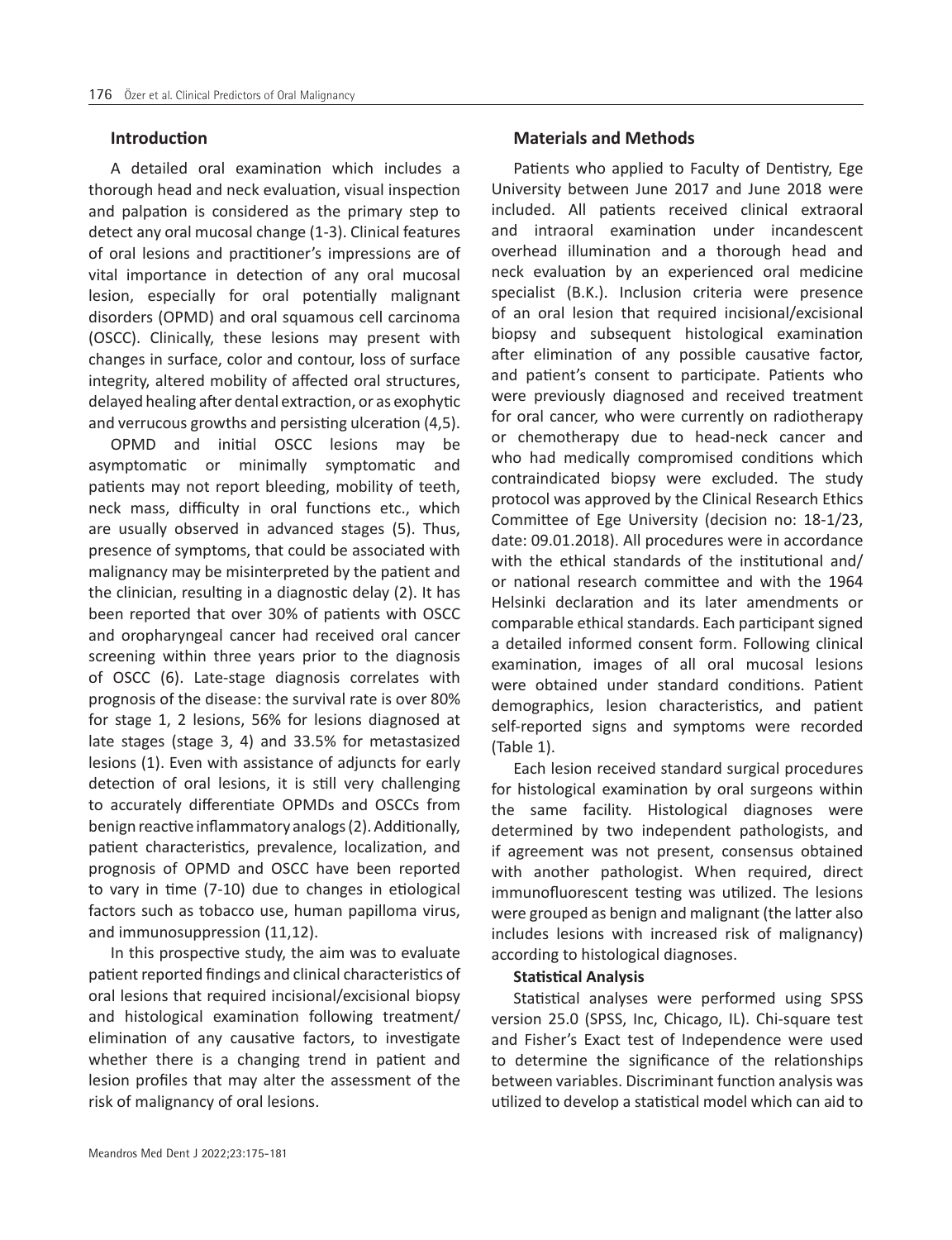Özer et al. Clinical Predictors of Oral Malignancy 177

| Table 1. Data analysis including the scoring system and the significance between benign and malignant lesions |                                                           |                              |                         |                                                      |                               |
|---------------------------------------------------------------------------------------------------------------|-----------------------------------------------------------|------------------------------|-------------------------|------------------------------------------------------|-------------------------------|
| Clinical features and patient self-reported findings                                                          |                                                           | <b>All lesions</b><br>(n, %) | <b>Benign</b><br>(n, %) | Malignant/<br>increased risk of<br>malignancy (n, %) | Significance<br>of difference |
| Color                                                                                                         | Normal                                                    | 3(4.3%)                      | 3(100%)                 | $0(0\%)$                                             | $p=0.161$                     |
|                                                                                                               | White                                                     | 25 (35.7%)                   | 20 (80%)                | 5 (20%)                                              | p=0.017*                      |
|                                                                                                               | Red                                                       | 6(8.6%)                      | 4(66.7%)                | 2(33.3%)                                             | $p=0.783$                     |
|                                                                                                               | Mixed                                                     | 36 (51.4%)                   | 16 (37.2%)              | 20 (74.1%)                                           | p=0.003*                      |
| <b>Texture</b>                                                                                                | Smooth                                                    | 21 (30.0%)                   | 20 (46.5%)              | 1(3.7%)                                              | p=0.000*                      |
|                                                                                                               | Verrucous                                                 | 16 (22.9%)                   | 9(56.2%)                | 7(43.8%)                                             | $p=0.628$                     |
|                                                                                                               | Velvety                                                   | $5(7.1\%)$                   | 3(60%)                  | 2(40%)                                               | p=0.946                       |
|                                                                                                               | Irregular/mixed                                           | 28 (40.0%)                   | 11 (39.3%)              | 17 (60.7%)                                           | p=0.002*                      |
| <b>Ulceration</b>                                                                                             | No ulceration                                             | 39 (55.7%)                   | 30 (69.8%)              | 9(33.3%)                                             | p=0.003*                      |
|                                                                                                               | Non-elevated borders                                      | 13 (18.6 %)                  | 7(53.8%)                | 6(46.2%)                                             | $p=0.534$                     |
|                                                                                                               | Elevated borders                                          | 18 (25.7%)                   | 6 (33.3%)               | 12 (66.7%)                                           | p=0.004*                      |
| <b>Margins</b>                                                                                                | Regular                                                   | 32 (45.7%)                   | 29 (90.6%)              | 3(9.4%)                                              | p=0.000*                      |
|                                                                                                               | Irregular                                                 | 29 (41.4%)                   | 12 (41.4%)              | 17 (58.6%)                                           | p=0.004*                      |
|                                                                                                               | Indistinct                                                | 9(12.9%)                     | 2(22.2%)                | 7(77.8%)                                             | p=0.010*                      |
| Location                                                                                                      | High risk (FOM, lateral tongue,<br>posterior oral cavity) | 23 (32.9%)                   | 13 (56.5%)              | 10 (43.5%)                                           | $p = 0.555$                   |
|                                                                                                               | Other                                                     | 47 (67.1%)                   | 30 (43.5%)              | 17 (56.5%)                                           |                               |
| Lymphadenopathy                                                                                               | Absent                                                    | 39 (55.7%)                   | 31 (79.5%)              | 8 (20.5%)                                            | $p=0.380$                     |
|                                                                                                               | Present                                                   | 31 (44.3%)                   | 12 (38.7%)              | 19 (61.3%)                                           | p=0.000*                      |
| Lymph node size                                                                                               | $<$ 1 cm                                                  | 17 (54.8%)                   | 8 (47.1%)               | 9(52.9%)                                             | p=0.293                       |
|                                                                                                               | $1-1.5$ cm                                                | 11 (35.5%)                   | 4 (36.4%)               | 7 (63.6%)                                            | p=0.842                       |
|                                                                                                               | $>1.5$ cm                                                 | 3(9.7%)                      | $0(0\%)$                | 3(100%)                                              | $p=0.265$                     |
| Lymph node texture                                                                                            | Soft                                                      | 9(29.3%)                     | 7(77.8%)                | 2(22.2%)                                             | p=0.004*                      |
|                                                                                                               | Firm                                                      | 9(29.3%)                     | 1(11.1%)                | 8 (88.9%)                                            | $p=0.044*$                    |
|                                                                                                               | Rubbery                                                   | 7 (22.6%)                    | 3 (42.8%)               | 4 (51.7%)                                            | p=1.000                       |
|                                                                                                               | Hard                                                      | 6(19.4%)                     | 1(16.7%)                | 5(83.3%)                                             | $p=0.363$                     |
| Lymph node mobility                                                                                           | Mobile                                                    | 20 (64.5%)                   | 11 (55%)                | 9(45%)                                               | $p=0.012*$                    |
|                                                                                                               | Immobile                                                  | 11 (35.5%)                   | 1 (9%)                  | 10 (90.9%)                                           |                               |
| Pain                                                                                                          | None                                                      | 35 (50%)                     | 28 (80%)                | 7(20%)                                               | $p=0.001*$                    |
|                                                                                                               | Mild                                                      | 16 (22.9%)                   | 7 (43.8%)               | 9(56.2%)                                             | p=0.098                       |
|                                                                                                               | Moderate                                                  | 11 (15.7%)                   | 6(54.5%)                | 5(45.5%)                                             | $p=0.609$                     |
|                                                                                                               | Severe                                                    | 8 (11.4%)                    | 2(25%)                  | 6(75.0%)                                             | $p=0.025*$                    |
| <b>Duration</b>                                                                                               | <2 weeks                                                  | 4(5.7%)                      | 2(50%)                  | 2(50%)                                               | p=0.629                       |
|                                                                                                               | 2-4 weeks                                                 | 9(12.9%)                     | 6(66.6%)                | 3(33.3%)                                             | p=0.729                       |
|                                                                                                               | >4 weeks                                                  | 57 (81.4%)                   | 35 (61.4%)              | 22 (38.5%)                                           | p=0.993                       |
| Loss of function                                                                                              | None                                                      | 38 (54.3%)                   | 29 (67.4%)              | 9(33.4%)                                             | $p=0.005*$                    |
|                                                                                                               | Mild                                                      | 19 (27.1 %)                  | 11 (57.9%)              | 8(42.1%)                                             | p=0.711                       |
|                                                                                                               | Moderate                                                  | 4(5.8%)                      | 1(25.0%)                | 3(75.0%)                                             | $p=0.123$                     |
|                                                                                                               | Severe                                                    | 9(12.8%)                     | 2(22.2%)                | 7(77.8%)                                             | p=0.010*                      |
| <b>Patient self-awareness</b>                                                                                 | Not aware                                                 | 26 (37.1%)                   | 22 (84.6%)              | 4(15.3%)                                             | p=0.002*                      |
|                                                                                                               | Aware                                                     | 31 (44.3%)                   | 18 (58.1%)              | 13 (41.9%)                                           | $p=0.606$                     |
|                                                                                                               | Aware and associated with mass<br>effect                  | 13 (18.6%)                   | 3(23.1%)                | 10 (76.9%)                                           | $p=0.002*$                    |
| *p<0.05. FOM: Floor of mouth                                                                                  |                                                           |                              |                         |                                                      |                               |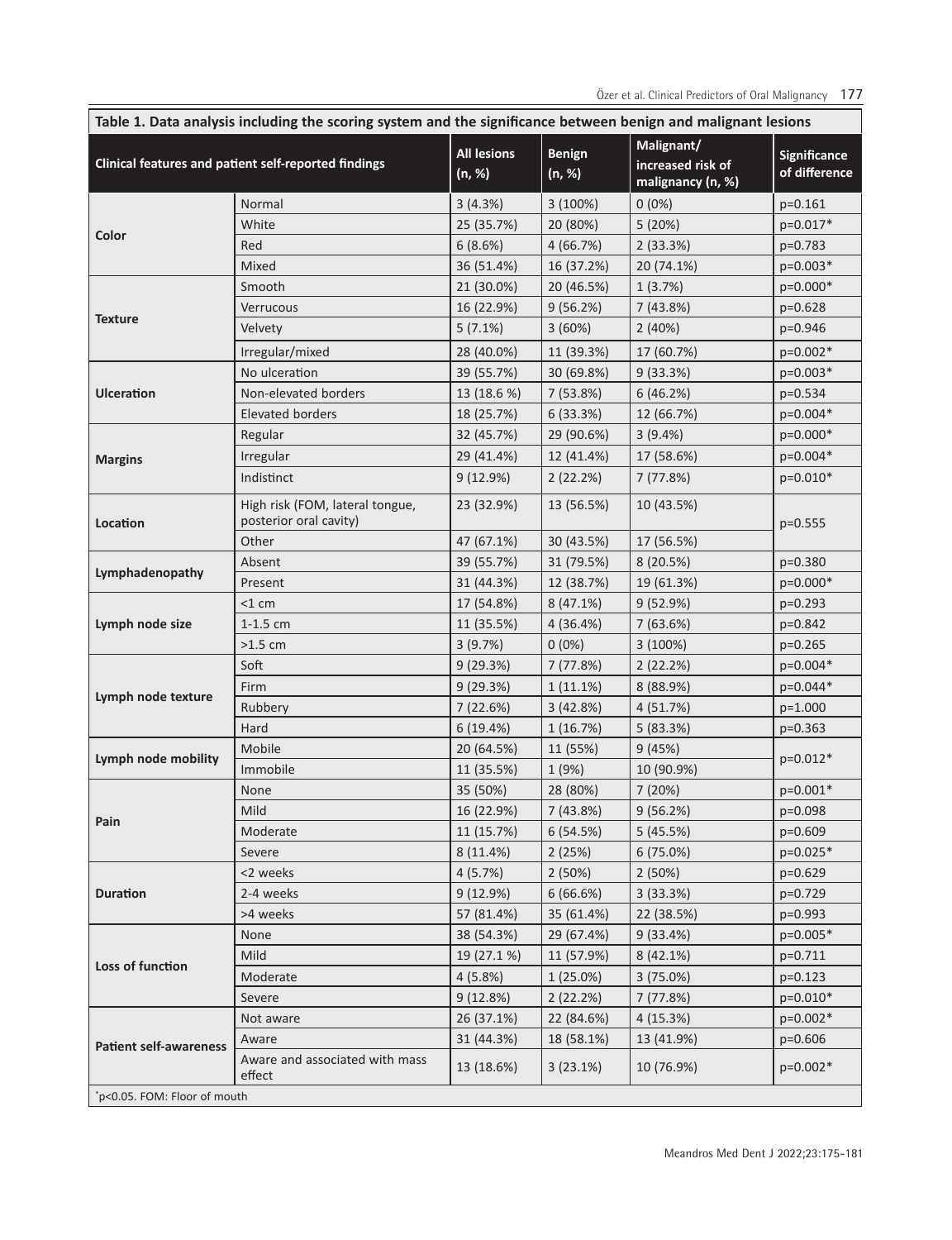

**Figure 1.** A large ulceration with elevated borders and irregular margins located at right maxillary area which was histologically diagnosed as SCC (Patient #: 46) SCC: Squamous cell carcinoma

identify the discriminative variables for malignant and benign lesion groups. In all tests, p was set at 0.05.

# **Results**

Seventy patients who fulfilled the inclusion criteria were enrolled. Results of data analysis including differences between benign and malignant lesions are presented in Table 1.

Forty-three lesions were histologically diagnosed as benign, and 27 lesions were malignant (Figure 1). Differences between the preliminary clinical diagnoses and the histological diagnoses were statistically significant (p=0.016).

The study group included 39 males (55.7%) and 31 (44.3%) females. The number of benign lesions (n=43) were similar for males (n=21, 48.8%) and females (n=22, 51.2%). Malignant lesions were more common among males (n=18, 66.7%) compared to females (n=9, 33.3%), however the difference was not statistically significant (p=0.144). Patient's age ranged from 21 to 81 years (mean: 56.41 years); mean age of patients with benign lesions was 53.81 years, while for the malignant group, it was calculated as 60.56 years (p=0.065).

The majority of mixed colored lesions were histologically malignant (74.1%), which represented a potential indicator of malignancy (p=0.003). A smooth texture was an indicator of benign nature (p=0.000). Both verrucous or velvety surface textures were not predictive of subsequent histology (p=0.628 and p=0.946, respectively), whereas irregular/mixed texture represented a clinical feature associated with malignant potential (p=0.002). Presence of ulceration was associated with malignant lesions (p=0.003). The ulcers with elevated borders were observed significantly more frequently in the malignant group. (p=0.004). Lesions with regular margins were more likely to be benign (p=0.000), while most of the malignant lesions presented with irregular margins (p=0.004). Additionally, indistinct margins were more common among malignant lesions (p=0.010).

43.5% of lesions located on "higher risk areas" (floor of mouth, lateral tongue and posterior oral cavity) were histologically confirmed as malignant, while 56.5% of them were benign. Thus, statistical analysis did not reveal a significant difference between the location of benign and malignant lesions (p=0.555). Presence of lymphadenopathy was more common among malignant lesions (p=0.000). Soft texture of lymph nodes was suggestive of benign lesions (p=0.004), and firm texture was more common among malignant lesions (p=0.004). In addition, lack of lymph node mobility (fixed) was associated with malignant lesions (p=0.012).

Of all patients, 50% reported pain, and lack of pain was more common in patients with benign lesions (p=0.001), while 75% of patients with severe pain had malignant lesions (p=0.025). Duration of the lesion was not suggestive of histological nature in the present study (p=0.993). Malignant lesions were associated with loss of function (p=0.010) and in the malignant group, patients were aware of the lesion associated with a mass effect (p=0.002).

The discriminant function analysis was used for assessment of the risk of malignancy, which revealed that margins (p=0.000), lymphadenopathy (p=0.000), texture (p=0.000), color (p=0.001), presence of ulcer (p=0.001), patients' self-awareness of the lesion associated with mass effect (p=0.000), loss of function (p=0.001) and pain (p=0.002) were important parameters in suggesting clinical risks of malignancy.

Box's Test of Equality of Covariance Matrices was applied to the above-mentioned features (to parameters with significant differences between benign and malignant lesions) and has led to a clinical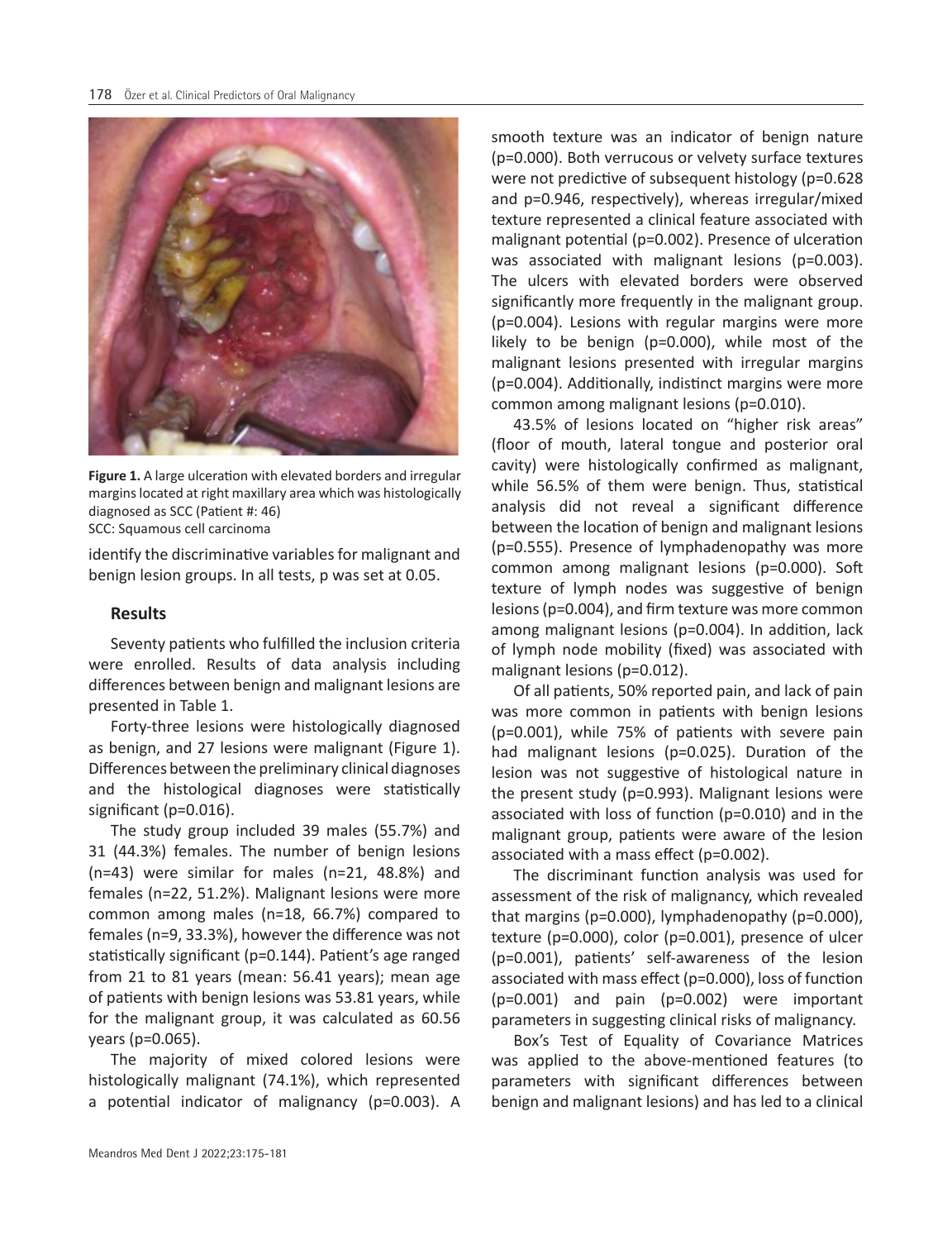

**Figure 2.** The discriminant characteristics of oral mucosal lesions with higher malignancy risk as observed in the statistical model (discrimination value 92.6%)

\*The most powerful discriminative features and corresponding correlation values

model which discriminated all lesions with an accuracy of 91.4% (the discrimination value was 90.7% for benign and 92.6% for malignant lesions). The Pearson correlations between predictors and standardized canonical discriminant functions pointed the conclusion that, irregular or indistinct margins was the most powerful discriminator regarding the nature of an oral mucosal lesion (0.505) in our statistical model, followed by irregular/mixed surface texture (0.388), patients' self-awareness of the lesion associated with mass effect (0.387), presence of lymphadenopathy (0.360), severe loss of function (0.342), presence of ulcer with elevated borders (0.321), mix color (0.315) and severe pain (0.305) (Figure 2).

#### **Discussion**

Clinical presentations of various oral lesions are well described, yet to minimize the diagnostic delays, it is vital to recognize that presentation of a lesion may vary over time, and a lesion which may be present for

extended periods of years may come forward with sudden progression to malignancy (5). Our results reveal that there may be clinical features that require more attention and further investigation to diagnose or rule out any suspicion of malignancy.

It should be emphasized that oral cancer presents with different epidemiological and clinical patterns which vary due to individual and cultural differences and environmental factors (13). Additionally, the current knowledge regarding localization with high risk of malignancy is changing and the incidence of malignant tumors at locations with lower risk has been increasing (9). Changes in gender and age of the patients with OPMD have also been reported (10). This assumption is reflected in poor overall efficacy of clinical oral examination to predict oral dysplasia or OSCC (14). Non-invasive, chair-side and inexpensive methods are needed to assist in diagnosis. However, the most critical influence upon detection and diagnosis remains the experience and training of the clinician (9,15).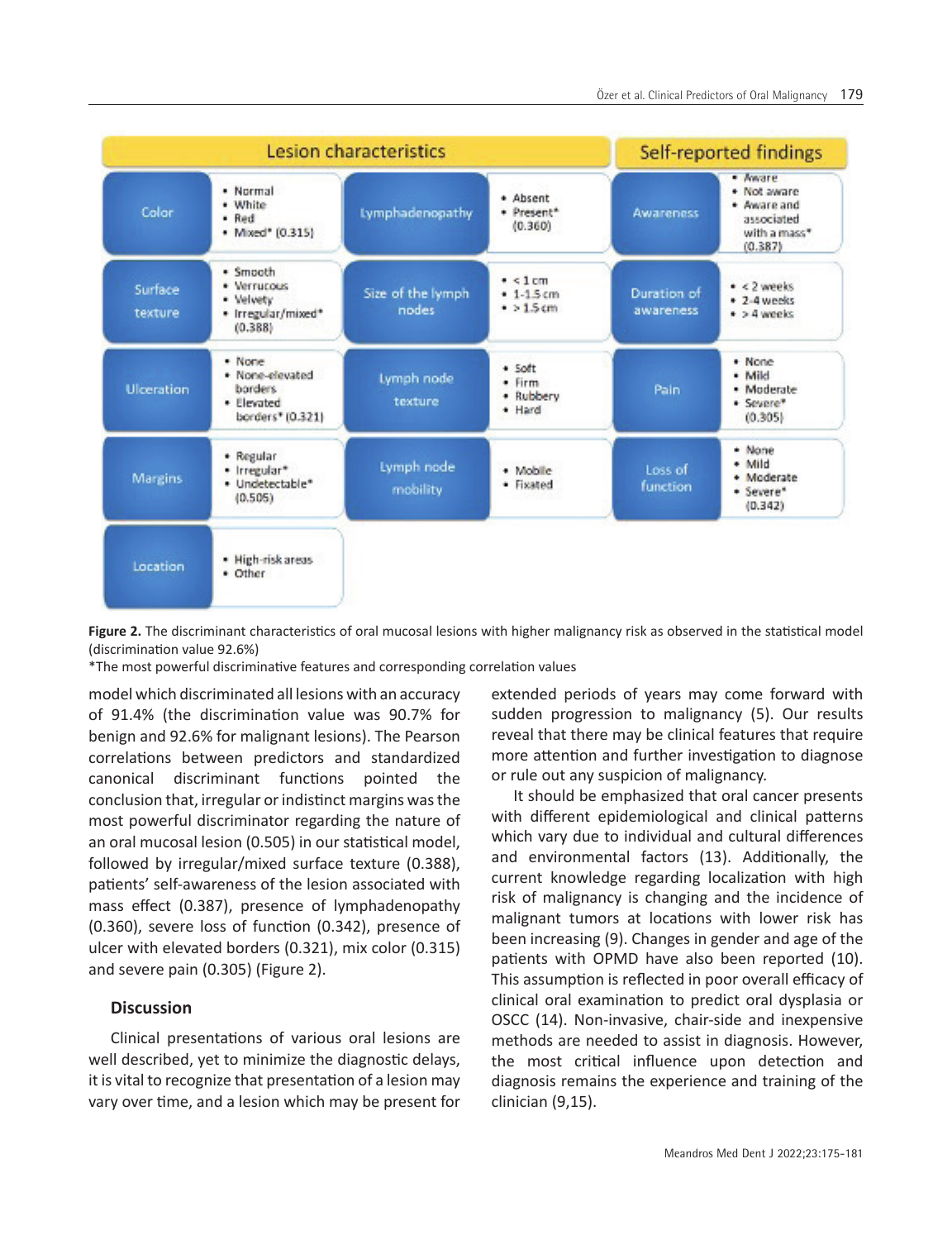The present paper assessed clinical features of various oral mucosal lesions and patient reported findings to investigate whether there is a changing trend in patient and lesion profiles. Three most relevant discriminating features that may support clinical evaluation to determine the risk of malignancy were "irregular or indistinct margins", followed by "irregular/mixed texture" and "self-awareness associated with mass effect. Regular lesion margins were suggestive of a benign lesion, whereas irregular or indistinct margins were indicators of malignant potential, which is in accordance with previous studies. An important aspect is that oral mucosal malignancies have horizontal (surface) and vertical (depth) components and even though these lesions may appear as mucosal surface alterations, malignant tissue changes may be confined in the lower layers of the epithelium or extend into the underlying stroma (15). Thus, when asymptomatic or minimally symptomatic, these lesions may be overlooked (2). Variability in the occurrence, severity and perception of pain has been previously reported and may be related to nature of lesion, biology of pain, presence of ulceration or mass have also been cited (7). As reported in the literature, severe pain was noted to be an indicator of malignant lesions (8).

Age, gender, duration and localization of the lesion did not predict the nature of the lesion, which contrasted with some other papers in the literature. It has been reported that malignant lesions are more common among older and male patients (3,5,10,16). However, comparable results were presented as well, either stating equal incidence of OSCC in females and males (8) or higher incidence of OSCC in female patients, especially among those less than 40 years of age (3). Our study may also reflect the increasing incidence of OSCC in females similar to those reported mainly in less developed countries (7). Likewise, lesion location did not assist in differentiating benign from malignant lesions in our study sample, which is in contrast with the literature but has also been noted by others (8). The ventrolateral aspects of the tongue and the floor of the mouth, followed by buccal and retromolar mucosa have been stated as the most frequent location for OSCC (1,5). Yet, a study reported that although tongue had the highest transformation rate, no significant relationship was observed between site and malignant transformation risk. The variation in the locations of oral malignant lesions has also been

reported with increasing incidence in the "lower risk" regions, possibly due to changes in epidemiological and etiological factors (8,9).

White lesions primarily reflected benign lesions, whereas mixed color was a potential indicator of increased risk of malignant nature of oral lesions, as previously suggested in the literature (14). Ulcerations with elevated borders were significantly associated with malignant lesions. Differentiation of ulcerative lesions from the oral mucosal lesions that may have malignancy potential requires a careful assessment of borders. This finding is consistent with the literature. The chronic ulcer with elevate borders is described as a clinical feature of malignancy that should not be overlooke (14).

It is recommended that oral mucosal lesions persisting for more than 2-3 weeks require follow up and biopsy to carry out diagnosis (5,15). However, our study showed that duration of the lesion was not a predictor of the nature of the lesion. Considering that the oral lichen planus or oral lichenoid lesions and any other lesions present for extended periods may show the rapid malignant transformation, we need to revise conventional statements regarding the duration of the lesion: if an ulcerative lesion or a swelling is not resolved within 2-3 weeks after elimination of the causative factor and/or treatment, biopsy should be performed regardless of the duration. Once histological diagnosis is confirmed, active surveillance is needed with repeat/subsequent biopsy when changes in the nature of the lesion or in symptoms are observed.

Despite careful analysis of data, lack of other potentially confounding variables such as tobacco and alcohol use, diet, family history, other systemic conditions, oral status (decayed/missing/filled teeth, periodontal inflammation, mechanical irritation of mucosa etc.) are recognized among limitations of our study. On the other hand, the strength of this paper is the histological diagnosis being confirmed by a panel of blinded pathologists.

#### **Conclusion**

Our results revealed important clinical features of oral lesions and patient self-reported findings which were different than those commonly accepted for oral malignant entities. However, histopathological examination remains the gold standard for definitive